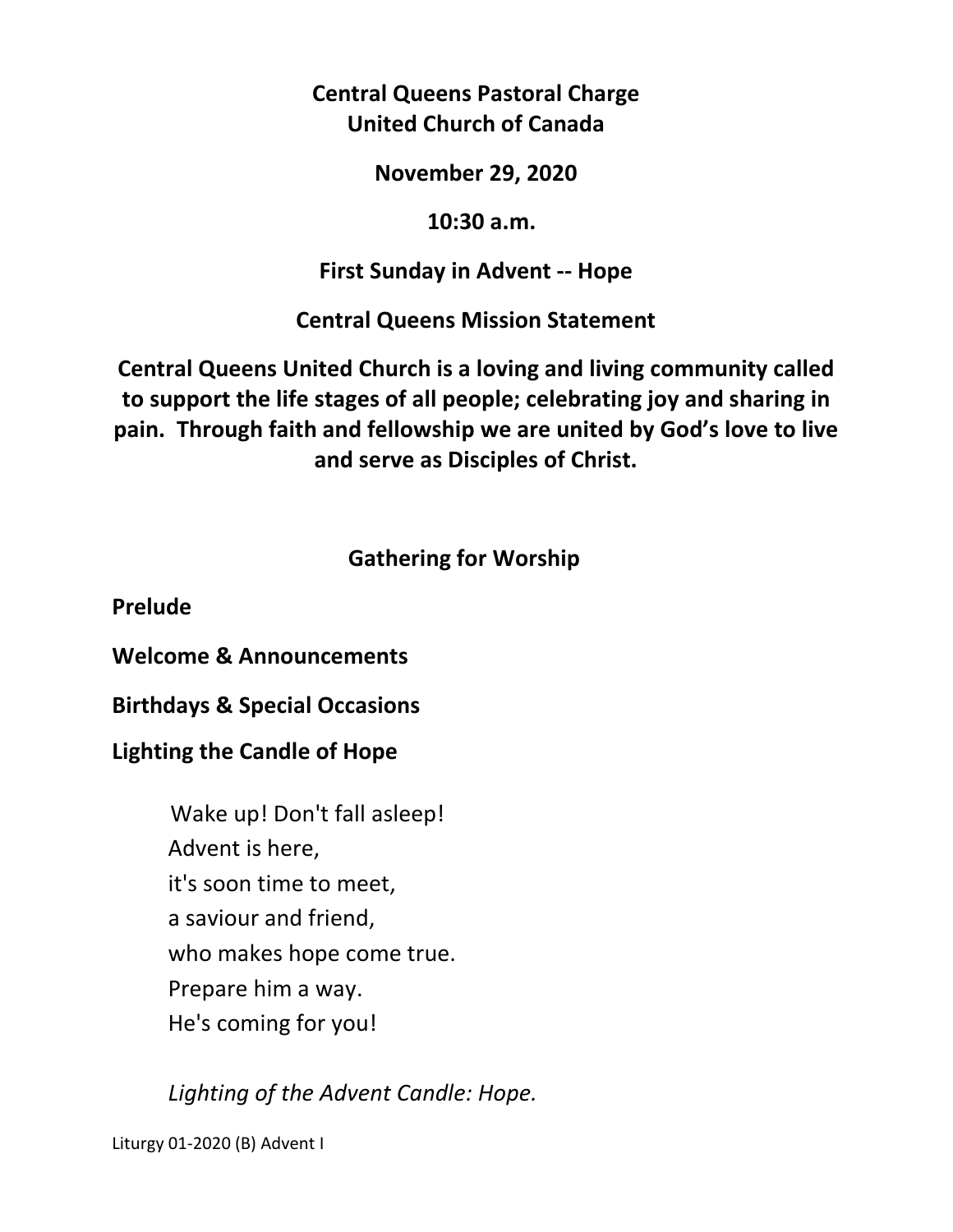**Thank you, God, for sending Jesus, your gift of hope to the world. Help us to work with him to bring hope to places where people are lonely or afraid. Let this candle remind us that the light of Christ is shining in our hearts and can spread from us to others when we live in hope. Amen.** 

**Quiet Preparation for Worship (Bible is brought forward during the quiet time)** 

#### **Bible Presentation**

**Introit 11.12 12.13 12.14 12.14 12.14 12.14 12.14 12.14 12.14 12.14 12.14 12.14 12.14 12.14 12.14 12.14 12.14 12.14 12.14 12.14 12.14 12.14 12.14 12.14 12.14 12.14 12.** 

#### **Call to Worship**

 After such suffering, we go searching for a sign, any sign. The sun seems to dim, the moon fails, the stars fall. We need a sign, any sign.

#### **Be aware, stay awake, change is coming.**

 We hope that the Christ is on the way, gathering the faithful from the four winds, into a place of peace – We need a sign, any sign.

#### **Be aware, stay awake, change is coming.**

Nature once offered signs to depend on: the fig tree put out tender leaves, and we knew summer was near but climate today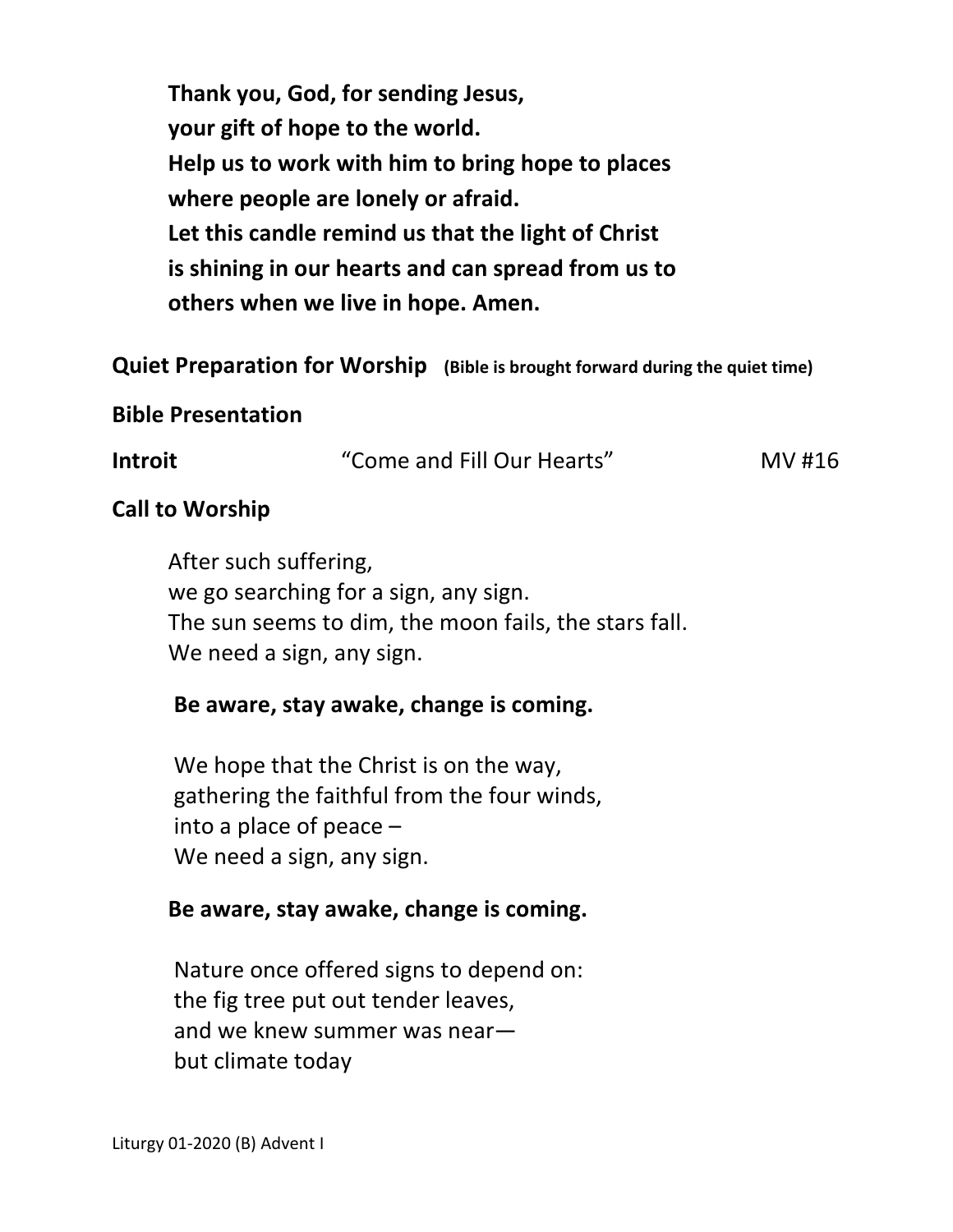is hurting, and unpredictable. We need a sign, any sign.

# **Be aware, stay awake, change is coming.**

So together we search for a sign of the One who is coming--

 Clarity in confusion Green shoot in a barren landscape Song arising in a weary soul.

# **Be aware, stay awake, change is coming.**

Come, let us worship!

| <b>Hymn</b> | "Come, Thou Long-Expected Jesus" | <b>VU#2</b> |
|-------------|----------------------------------|-------------|
|             |                                  |             |

## **Prayer of Approach**

 **Come into our midst, O Holy One, rider of the Clouds of Heaven, surprising answer to heartfelt prayer. In whatever way you choose come. Shake us up. Help us find you at work in our lives, showing the way to make all things new. In Jesus' name we pray.** 

With Jesus, we share in the ancient prayer…

## **Lord's Prayer**

**Our Father, who art in heaven, hallowed be thy name.**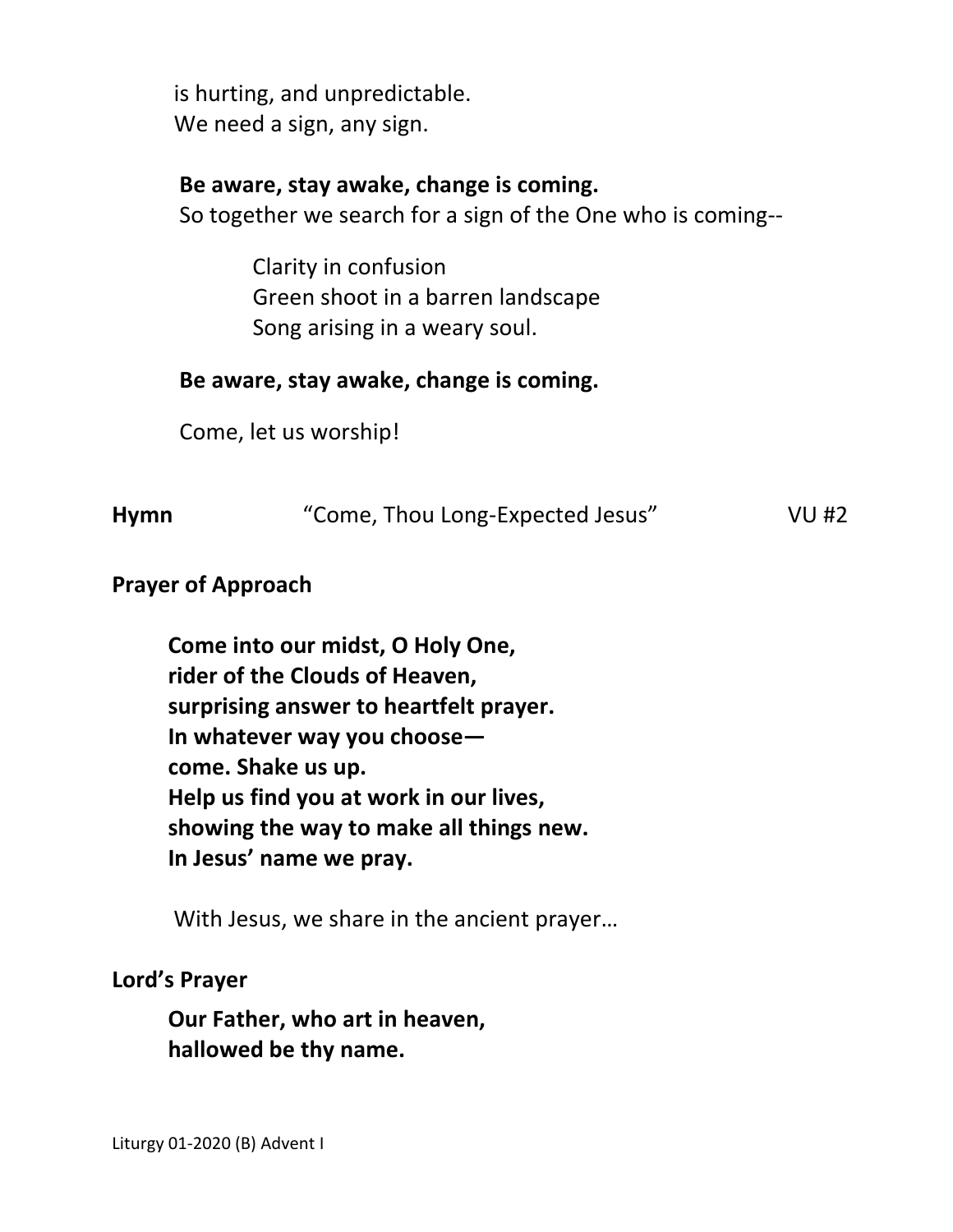**Thy Kingdom come, thy will be done on earth, as it is in heaven. Give us this day our daily bread; and forgive us our trespasses, as we forgive those who trespass against us; and lead us not into temptation, but deliver us from evil. For thine is the kingdom, the power, and the glory, for ever and ever. Amen. Responsive Psalm 80:1-7, 17-19 VU #794 Part 1** 

| Hymn                      | "Never Ending Joy" | MV #40 vv. 1 &2 |
|---------------------------|--------------------|-----------------|
| <b>All God's Children</b> |                    |                 |

| <b>Hymn</b> | "Never Ending Joy" | MV #40 v.3 |
|-------------|--------------------|------------|
|-------------|--------------------|------------|

**Call to Confession** 

## **Prayer of Confession**

This has been a year to lament grief and loss, crisis when social structures have failed the common good complicity when age-old prejudices found new and cruel expression:

## **Restore us, O God; let your face shine, that we may be saved.**

This has been a year to wake up— To read the "signs of the times"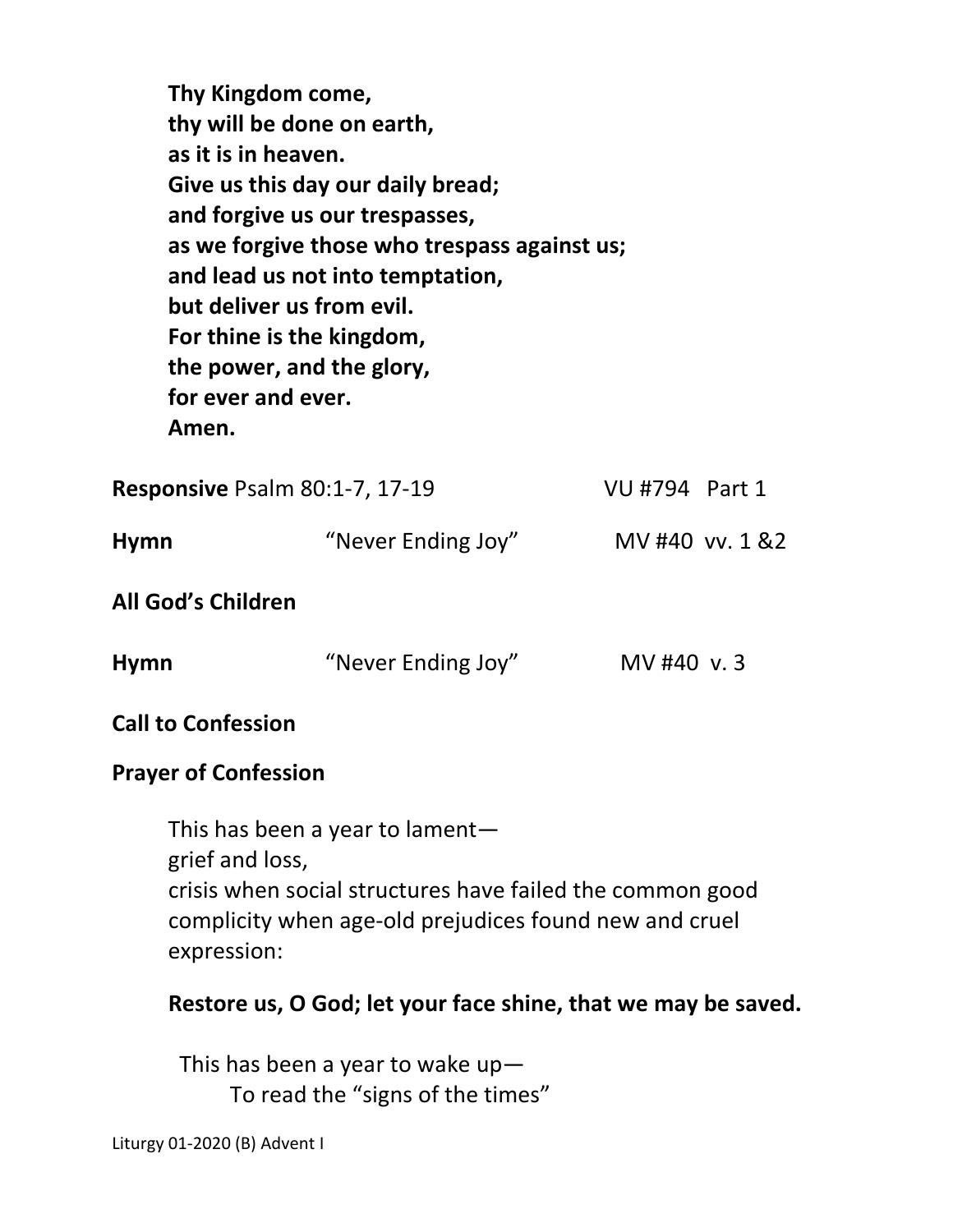To wake up to painful truths, and give them voice To ponder the changes needed for a just world for all:

## **Restore us, O God; let your face shine, that we may be saved.**

 This has been a year to call God into our sorry midst show us your face! Encourage us in the face of brutal realities, empower us to do justice, love mercy, and walk humbly with you on the way in which you make all things new.

# **Restore us, O God; let your face shine, that we may be saved.**

 *Silence* 

#### **Assurance of God's Love** *1 Corinthians 1: 3-9*

 God is faithful, and gives us grace in Christ Jesus. In this fellowship we can count on being in enriched in speech, in knowledge, in every spiritual gift. Let us give thanks, in Christ, we are forgiven and sent forth to work for God's reign among us.

# **Presentation of Our Gifts**

# **Offertory Invitation**

In struggle and in joy, God is faithful to us. We bring forth our offerings – our tithes, our treasures, our least coins – to demonstrate our faithfulness to God.

**Offertory "**In the Bleak Midwinter" VU #55 v. 4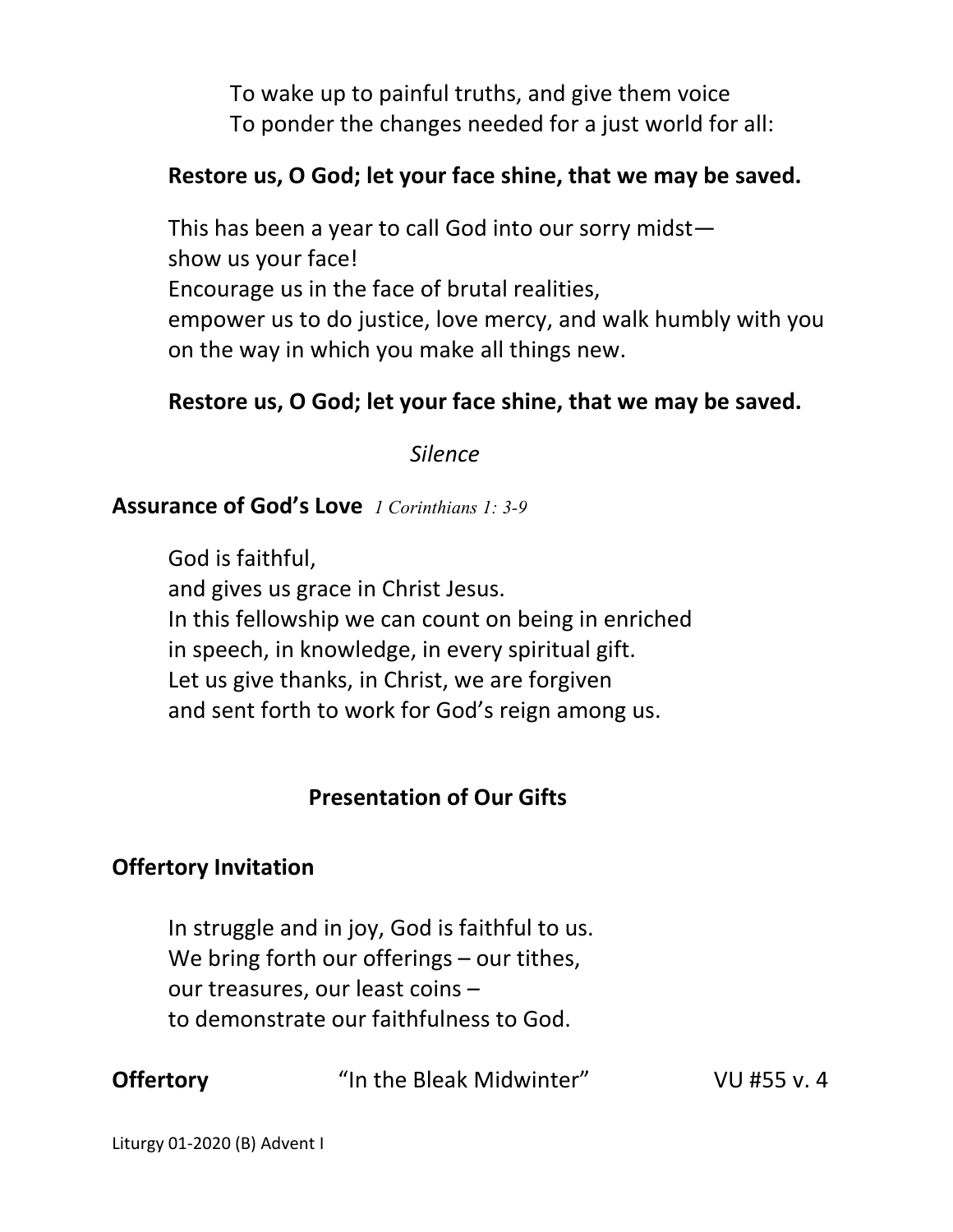**Presentation of Offering** 

**Offertory Prayer** 

**O Faithful One, accept these gifts of our hearts and hands. May they be multiplied and magnified as the living presence of Christ in the world. Amen.**

# **Listening for the Word**

# **Sacred Word**

# **Isaiah 64:1-9**

O that you would tear open the heavens and come down, so that the mountains would quake at your presence as when fire kindles brushwood and the fire causes water to boil to make your name known to your adversaries, so that the nations might tremble at your presence! When you did awesome deeds that we did not expect, you came down, the mountains quaked at your presence. From ages past no one has heard, no ear has perceived, no eye has seen any God besides you, who works for those who wait for him. You meet those who gladly do right, those who remember you in your ways. But you were angry, and we sinned; because you hid yourself we transgressed We have all become like one who is unclean, and all our righteous deeds are like a filthy cloth.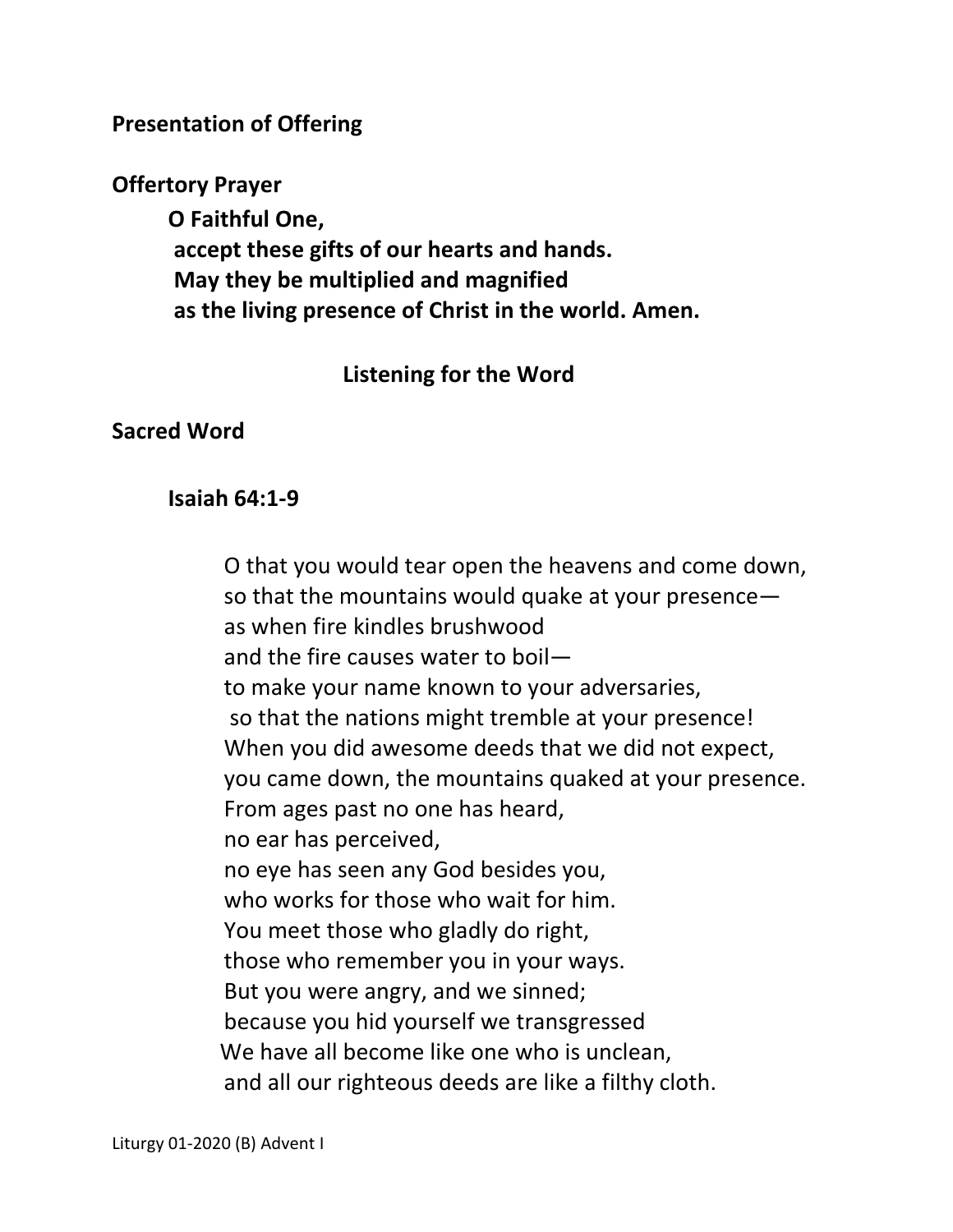We all fade like a leaf, and our iniquities, like the wind, take us away. There is no one who calls on your name, or attempts to take hold of you; for you have hidden your face from us, and have delivered us into the hand of our iniquity. Yet, O LORD, you are our Father; we are the clay, and you are our potter; we are all the work of your hand. Do not be exceedingly angry, O LORD, and do not remember iniquity forever. Now consider, we are all your people.

## **Mark 13:24-37**

"But in those days, after that suffering, the sun will be darkened, and the moon will not give its light, and the stars will be falling from heaven, and the powers in the heavens will be shaken. Then they will see 'the Son of Man coming in clouds' with great power and glory. Then he will send out the angels, and gather his elect from the four winds, from the ends of the earth to the ends of heaven.

# **The Lesson of the Fig Tree**

"From the fig tree learn its lesson: as soon as its branch becomes tender and puts forth its leaves, you know that summer is near. So also, when you see these things taking place, you know that he is near, at the very gates. Truly I tell you, this generation will not pass away until all these things have taken place. Heaven and earth will pass away, but my words will not pass away.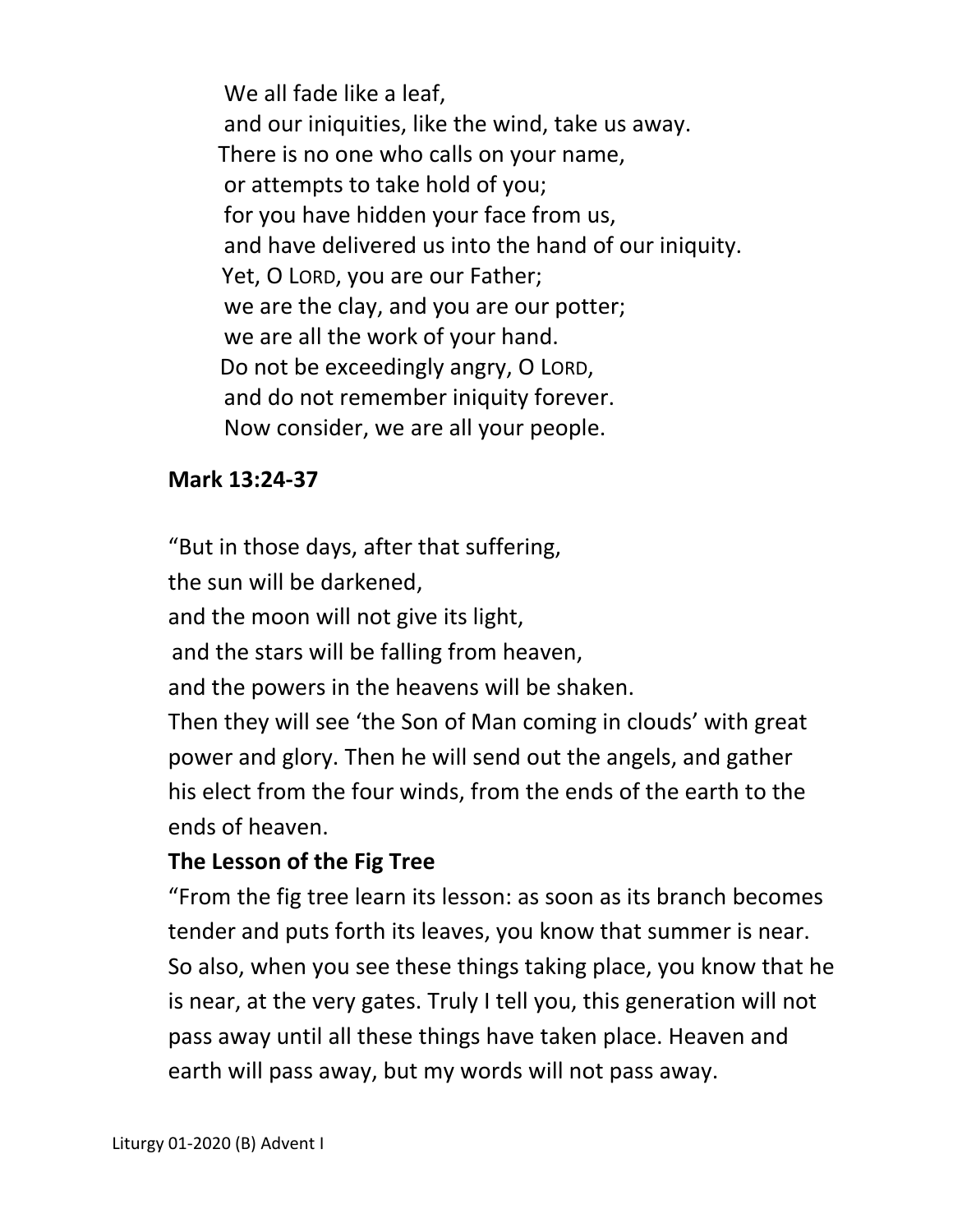# **The Necessity for Watchfulness**

"But about that day or hour no one knows, neither the angels in heaven, nor the Son, but only the Father. Beware, keep alert; for you do not know when the time will come. It is like a man going on a journey, when he leaves home and puts his slaves in charge, each with his work, and commands the doorkeeper to be on the watch. Therefore, keep awake—for you do not know when the master of the house will come, in the evening, or at midnight, or at cockcrow, or at dawn, or else he may find you asleep when he comes suddenly. And what I say to you I say to all: Keep awake."

# **Anthem**

## **Sermon**

## **Pastoral Prayer**

Merciful God, the signs of our times are worrisome.

We gather in your presence,

 aware that the earth groans in pain and many people are suspicious of each other. We thank you for your comforting presence in times of suffering and uncertainty, and for your promise of life beyond death, and hope beyond fear. As the longest night of this year draws nearer, comfort those who dread the darkness and direct those who have lost their way. Wherever people are overwhelmed by the demands of this season and the complications of COVID-19, let them hear your still small voice within all the clamour and confusion, and catch a glimpse of your light shining in the night.

 God of all our days and nights, we remember that the days leading up to Christmas are difficult for many, especially this year. We pray for those who are hungry and cold. Alert us to the ways that we can set a feast for those in our community and beyond whose cupboards are bare.